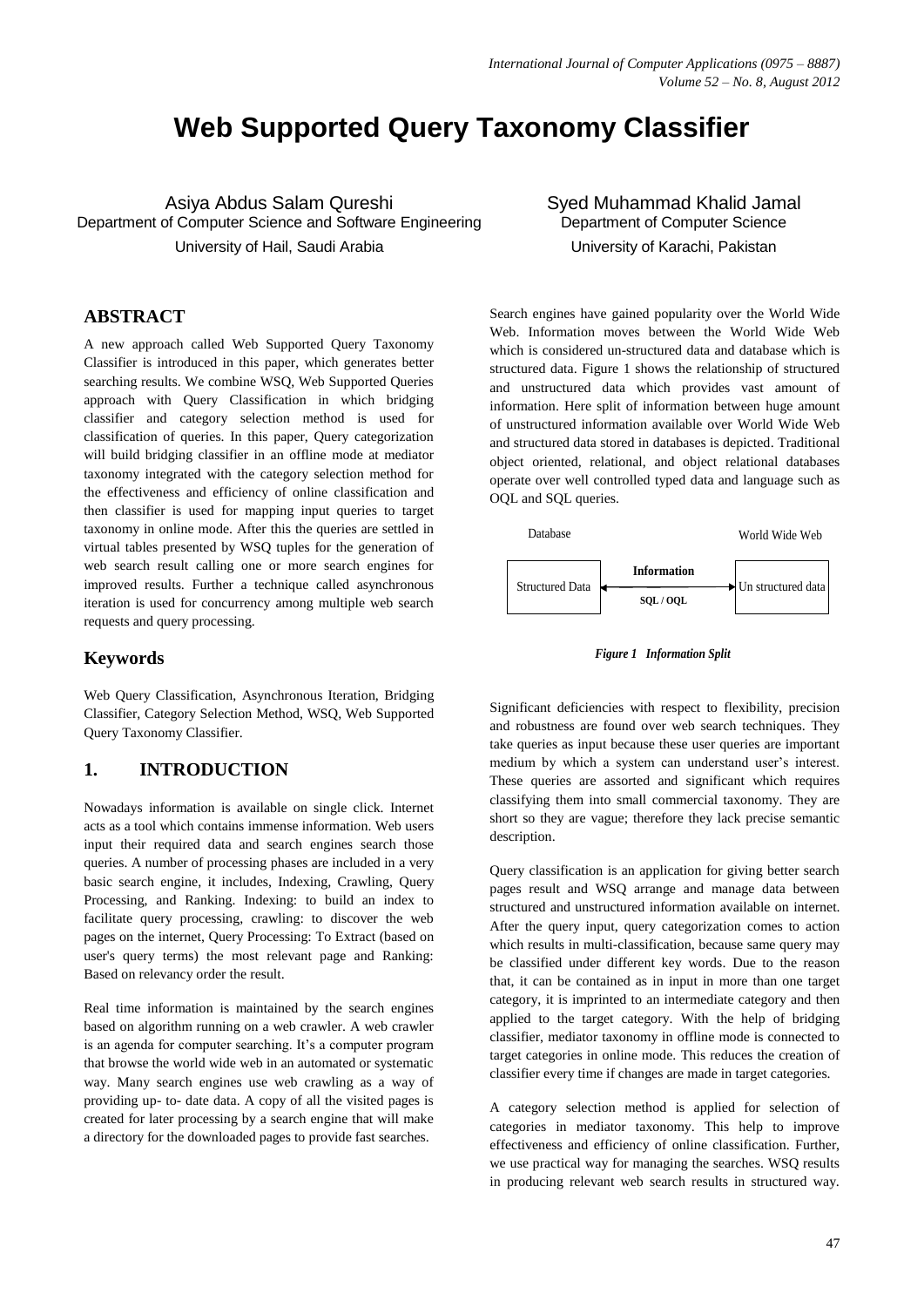WSQ (Web Supported Queries) referred to an approach over a relational database which control result from web searches to enhance SQL queries. Two virtual tables enabled the queries supported by WSQ whose tuples represents web exploration outcomes generated during query execution one or more search engines that involves many high latency calls, forces the workstation to become inoperative.

A technique known as asynchronous iteration is used for linking multiple search requests and query processing in parallel. Web query classified request will be passed on to WSQ in which category selection mechanism and asynchronous iteration will work for improving relevant search.

Query taxonomy is the organization of search results which are clustered into hierarchical structure. This is an easy, convenient and comprehensive way for user to browse relevant web contents. When the categorized query results are supported by WSQ, two virtual tables WebPages and Web Count are created. WebPages are unbounded table that contains all the URLs that search engine returned. Web Count is a comprehensive view of WebPages for counting total number of URLs returned.

In order to achieve competence, a query processor can issue many web requests concurrently. Asynchronous iteration attains low transparency for external virtual table access and it is incorporated into conventional relational database system. Asynchronous iteration can be defined as a method that enables a single query, executed by non parallel relational query processors in such a fashion that multiple concurrent web searches can be done.

Figure 2 shows the basic query classification and WSQ architecture. Each WSQ instance queries are routed in one or more databases after passing through classified bridge. Each query is classified with the help of query categorization and then moves to database after the synchronized execution of queries.

Organization of this paper is as follows. Section 1 contains introduction with detail overview. In section 2, some related work is discussed along with the methods used in the paper. In section 3, the probabilistic framework and the processing of Web supported query taxonomy classifier is discussed. Section 4 is about proposed algorithm which is the main target of this paper. Section 5 presents methodology with example. Lastly section 6 concludes the work with future work.



*Figure 2 Basic Architecture of Web Search Query Taxonomy Classifier*

## **2. RELATED WORK**

The work related to this new approach is based on building bridges for web query classification and Web Supported Query. Web user queries are classified into target taxonomy by Shen et al. Some of similar wok has been done by Gravano et al [20] and Beitzel et al [21]. All their work is on classification of queries but the major difference between our approach and others is that the trained data is used for categorization of the result required. This is the extended form. KDDCUP 2005 [6] results are under taken for summarized clarification. Also a practical approach of WSQ/DSQ for combined querying of databases and the web is used that help in supporting the search engines on web. Wrappers give useful information for web pages as database contents. Semi structured data models like XML structured the wed data and queries. Our work differs in a way that we utilize the techniques that web search result in structured and taxonomical form. Furthermore, the papers of CDY95 [11] and DM97 [18] are also related for WSQ/DSQ but with few differences like minimizing the numbers of external calls, assumption of external text sources return search results as unordered or optimizations are not useful under the use of languages. The previous work on dependent joins can be seen in query optimization algorithm provided in FLMS99 [19]. Our search is on merging the issues left in WSQ/DSQ and query classification and creating relationship between targeted search queries and taxonomies.

#### **3. COMPARATIVE ANALYSIS**

Internet acts as an important means containing increasing information for web searchers who submit their request in the form of short web queries for searching. These unclear queries create problem of query classification in terms of set of target categories. Following sections shows the related work of this paper.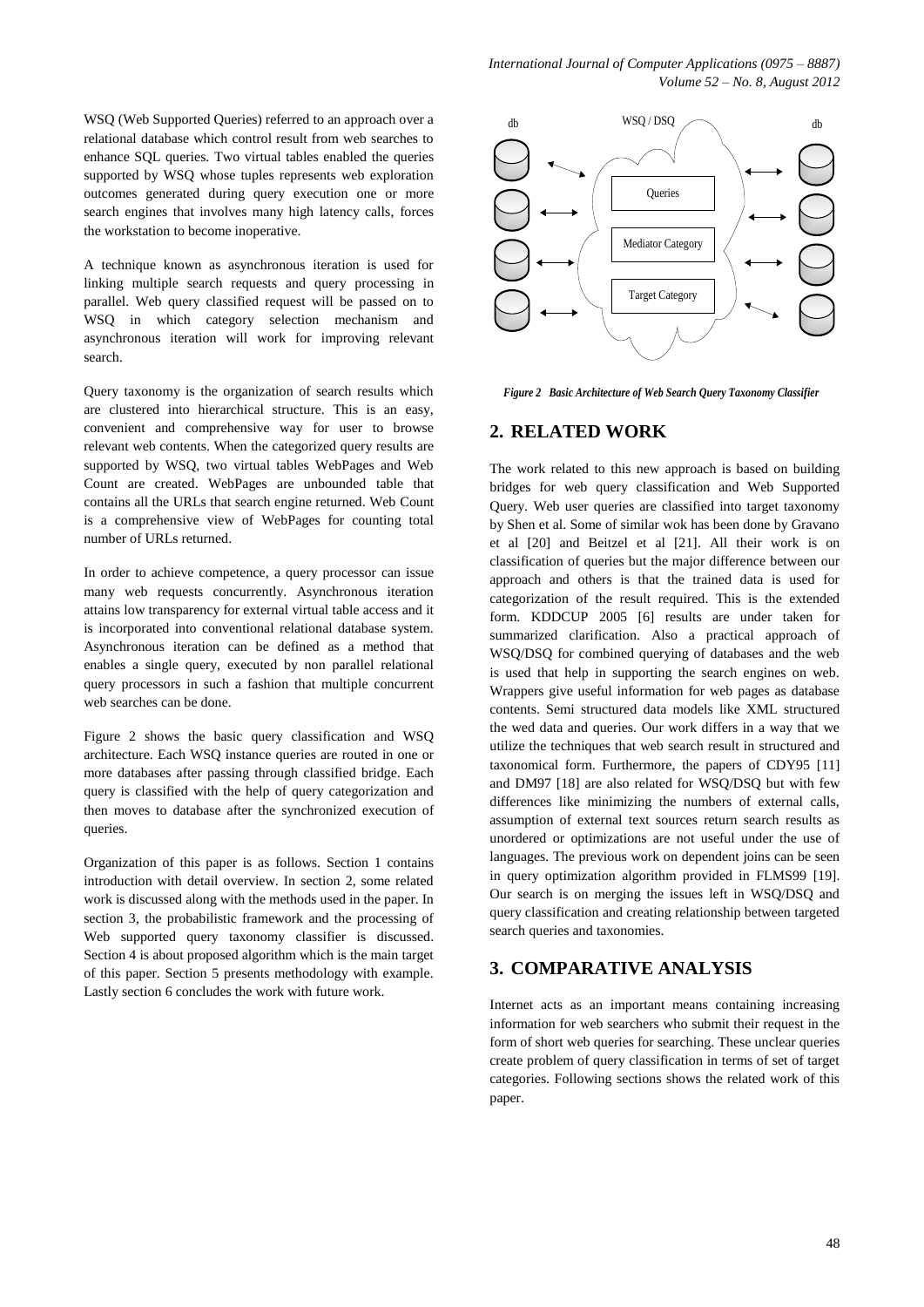*International Journal of Computer Applications (0975 – 8887) Volume 52 – No. 8, August 2012*

# **3.1 Query Classification**

QC algorithm grouped the users' categories. No result will be produced if there is no matching between target categories and queries. Sometimes, due to evolution in web contents, target categories have to change. From KDDCUP 2005 [6], it was observed that 67 target categories were used to classify 800,000 real web queries. There is innovative method for mapping queries to target categories. Mapping of input query to intermediate category and then to target category takes place.

The Query Classification algorithm uses bridging classifier on an intermediate taxonomy in an offline mode and then uses the online mode to plot queries to target categories. For improving the online classification, category selection method is used to select intermediate taxonomy categories. There is no need for extra resource as well and the method proves to be more accurate. Inflexible definition of QC problem includes classifying a user query into a ranked list of n categories. Each output is ranked higher than the other. When web users submit queries, its meaning and intension are subjective. The target categories look like hierarchical tree, each node of which represents a single category. Semantics of each node is defined by labels which lead from root to the corresponding node.

One straightforward method to get related pages is to submit each of them to web search engines and get the queries from the target categories which can provide us with semantics of the categories and queries. Features should be considered which must include, full plain text of a page, the snippet generated by search engines and title of a page with the html tags removed. The word matching between categories can be done using method called extended matching in which expand the words in the labels of target taxonomy through vocabulary. Our data will be searched in target taxonomy. An equation is used to show the mapping of intermediate taxonomy on to target taxonomy. In the equation, indicator function is used having values o and 1 accordingly and category in the intermediate taxonomy for marking the page returned after search. There will be low recall if the intermediate taxonomy does not match the search within the target taxonomy.

Query classification method helps in the betterment of low recalls with Support vector machine. Three steps improve the performance, first, after the training data creation, intermediate category is mapped to target category. Second, SVM is trained for target categories. Third, search engine is used to get enriched result with the help of SVM classifiers. Intermediate taxonomy is taken as bridge for linking target taxonomy and queries. We use here another equation in which conditional probability of target category is used which helps to find the possibility of the presence of the search in the target category.

Due to enormous categories and irrelevancy of queries, reduction of computation complexity is done by category

selection. For this purpose, two approaches, Total Probability and Mutual Information are used. Total probability gives score according to its probability to each intermediate category. Mutual information is used in statistical language modeling of word association. In the experiments carried out, examples for data sets are taken from KDDCUP 2005 [6]. These datasets act as validation data. 800,000 queries are taken from MSN search logs for the solution. Three human query labelers L1, L2 and L3 are used with Precision and F1 score values. The average values among these three are formed to be 0.5 which mean problem of query classification is a daunting task.

The evaluation measurements are based on precision, performance and creativity for the evaluation of submitted solution. Creativity is based on the solution judged by experts and other two evaluate performance, precision, recall and F1. On the bases of Results and Analysis, the performance depends on exact matching and SVM. Number of documents gathered for target categories and after expanding the category presents each element. Then performance of exact SVM by F1 and matching and precision is done. Analysis is done by mapping direct matching and extended matching with SVM and exact matching. The result appeared to be better performance of Exact E and SVM E than Exact D and SVM D respectively. Also Exact E performs better than SVM E. The use of thesaurus is important that help expand the key-words in tags of target categories for the improvement of mapping function but due to some limitations on it, bridging classifiers are used. The best performance by bridging classifiers is when n equals 60. The cost of computation will increase if number of intermediate categories increase but the result achieved shows Mutual Information performance is better than Total Probability.

# **3.2 WSQ/DSQ**

OQL and SQL enable expressive ad hoc queries, while keyword based, fairly simple queries are supported by search engines. Search engines are being exploited by WSQ/DSQ to augment SQL queries over a relational database and WSQ/DSQ uses a database to explain and enhance searches over the web. Users are enabled by WSQ to write intuitive queries over SQL that automatically executes web searches relevant to the query and search results are combined with the structured-data in the database manual searching. Web keyword searches are enhanced by DSQ with relevant information content in the existing database. DSQ uses the web to correlate that phases with the terms in the recognizeddatabase.WSQ is based on introducing two virtual tables, web pages and web count to any relational database. A single query that is being executed by parallel relational query processors is enabled by Asynchronous Iteration method to hold multiple concurrent Web searches. Wrappers make information content available in web pages act rationally as database elements by enabling expensive queries over data and facilitating the assimilation of data/information content from various sources.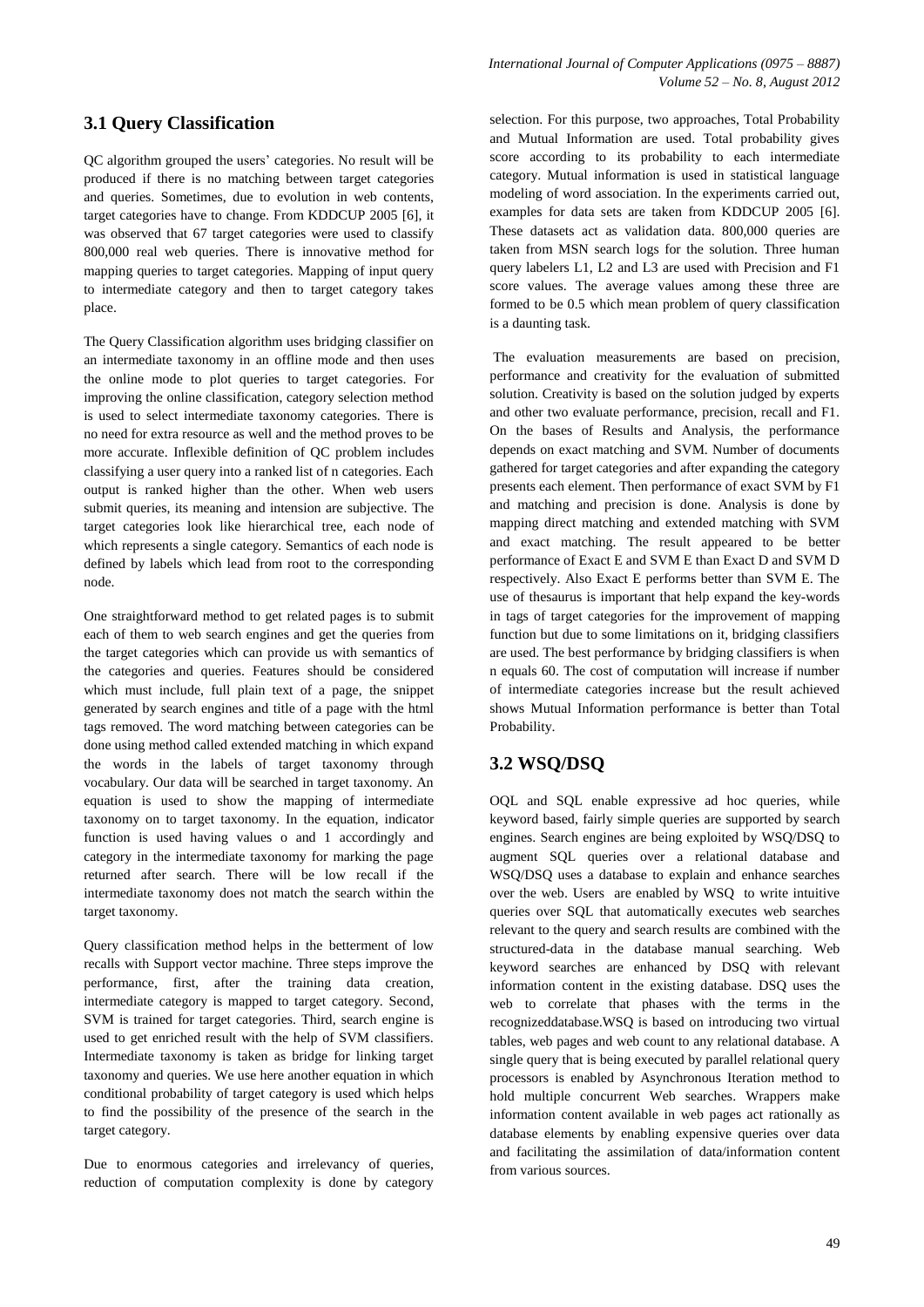A query redraft scheme was presented for automatically converting queries that call a search engine via a user defined interface and converts queries into more proficient queries that integrate a virtual table content based on search engine exploration. Dependent join, supply bindings to virtual tables when web searches are integrated into a SQL query. Search Expression is used which is a parameterized string representing a web search expansion. Web pages containing 0 or more records where Rank, attributes URL, and date are the values returned back by the search engine has a rank which equates to 1. A virtual table Informix scans the associated access where conditions can process the selection. Optimizations are proposed by CDY95 [11], reducing the number of caching techniques and external calls. A logical option to evaluate is a Volcano. For performing all 5D searches concurrently, not only the parallel query processor must dynamically partition the problem in the right way, the 5D query there also must be launched.

Applicability of asynchronous iteration applies where queries depend on values provided by high latency external sources. It is appropriate if many concurrent requests can be handled by an external source or independent calls are issued to many external sources by a query. The query plan generated includes the conversion of EV Scan to AEV Scan and Addition of ReqSync operators to the plan. ReqSync involves Percolation, Insertion, and Consolidation. ReqSync Insertion transformation occurs between its call and blocking operator that waits for its completion. ReqSync Percolation involves the operators that moves up the query plan. ReqSync Consolidation includes two or more than two ReqSync operators that are adjacent now, in the plan. Merging all the adjacent ReqSync operators as they execute the same overall function and multiple placeholders values in a tuples can be managed by a single ReqSync operator.

The implementation and experimental phase notify that redbase is a home grown relational database management system that has integrated the two WSQ virtual tables and asynchronous iteration. It supports a subset of SQL for select project join queries including an iterator based query execution and a page level.

Considerable performance fluctuation may be experienced by the search engine depending on the load and network delays. Due to caching, repeated searches with identical keywords will be accomplished much quickly. Template queries and instantiate multiple versions of them that are structurally alike but result in marginally different searches being performed in order to run many experiments without much delay among each one. Asynchronous iteration can improve the performance of WSQ by 10 or more than 10 as demonstrated by their results. Although, network costs dominate as all the example queries are over very small local tables. The dramatic speed up may not be true for queries involving more complex local query processing.

# **4. OUR WORK: WEB SUPPORTED QUERY TAXONOMY CLASSIFIER**

We now describe our new algorithm Web Supported Query Taxonomy Classifier in which queries are connected with target taxonomy by an mediator taxonomy as bridge. Whenever query is input, the required category will match the target taxonomy with the mediator taxonomy. The web query categorization is modeled as way of finding a category  $(C_i)$ that has maximum probability given a web query (q).

$$
Query\;Categorization = arg\;max\;P\;(\;Ci\;/\;q)
$$

If we want to see that a query belongs to given taxonomy or not, uses a Bayesian Transformation

$$
P(CiT/q) = P(q/Cil) P(Cil) / P(q)
$$

#### **4.1 Probabilistic Framework**

If we define the relationship between query q, mediator taxonomy  $C_i^I$  and target taxonomy  $C_i^T$  using probabilistic framework, then:

$$
P(CiT/q) = \sum P(CiT, Cjl / q)
$$
  
= 
$$
\sum P(CiT / Cjl, q) P(Cjl/q)
$$
  
= 
$$
\sum P(CiT / Cjl) P(Cjl/q)
$$
 -- (Eq 1)

Conditional Probability is used to estimate the WebPages in mediator taxonomy,  $C^L$ . It is applied to  $C_i^T$  when q is given. When we further apply Conditional Probability on above equation, we get

$$
P(CiT/q) = \sum P(Ci/CjI) P(q/CjI) P(CjI)/P(q)
$$

Which is equivalent to

$$
P(CiT/q) = \sum P(CiT/Cjl) P(q/Cjl) P(Cjl) / P(q)
$$

Equation 1 can also be written as

 $P(CiT/q) = \sum P(CjI/CiT) P(CiT) / P(CjI) P(CjI/q)$ 

Instead of apply conditional probability to  $(C_j^I/q)$ , apply on  $P(C_i^T/C_j^I)$ .

Therefore  $P(C_i^T) \sum P(C_i^T / C_i^T) P(C_i^T) / P(C_i^T) P(C_i^T)$ represents the probability that  $C_i^T$  and q belong to  $C_j^T$ . This means  $P(C_i^T/q)$  is likely larger when q and  $C_i^T$  belongs to same category in mediator taxonomy.  $P(C_j^I)$  shows the size of category  $C_j^I$  which guarantees that higher will be the probability that q belongs to  $C_i^I$  if higher the probability that q and C<sub>i</sub><sup>T</sup> belongs to smaller sized category in mediator taxonomy. This means larger category tends to contain more sub topics while a smaller category contains fewer sub topics. q and  $C_i^I$  are related to the same sub topic when they belong to the same smaller category.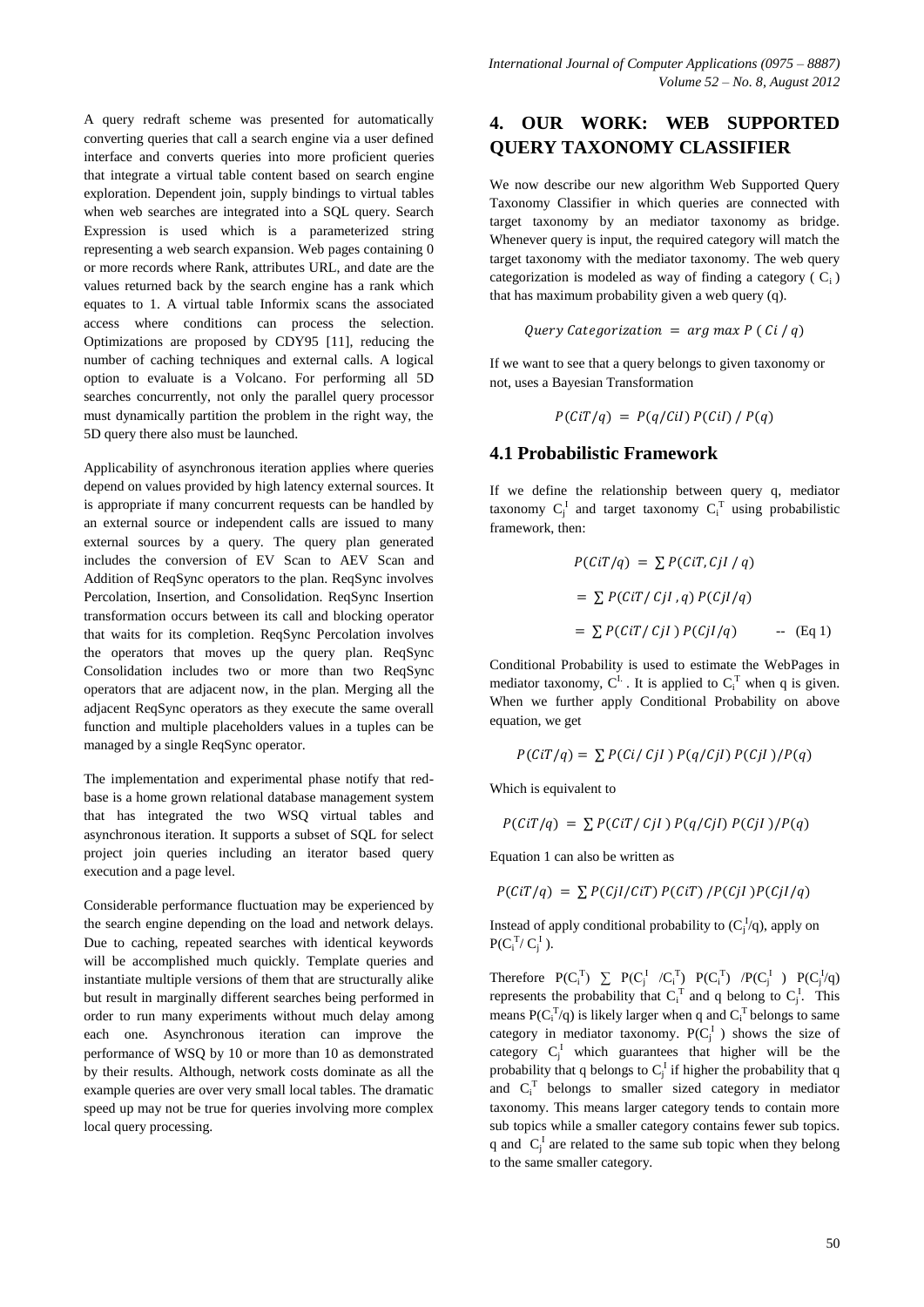# **4.2 WSQTC Processing**

When user input any query, it is transformed into a set of pseudo – documents extracted from World Wide Web. Therefore, need for target categories arise. First of all categories are send as search term to a commercial search engine and collect result. For each category, a ranked list of documents which consists of a URL, a title, a snippet of search, URL's webpage content meta keywords and category label is shown. After this a search index is created containing all the documents and web query that need to be classified is issued against this index.

The result of this search includes category selection mechanism for selecting the relevant information. This relevant information is in coordination with target category process through Bridging classifier mechanism and send to bridge for query classification. After this, we applied asynchronous iteration to achieve a great number of simultaneous web searches with lower overheads.

In target taxonomy we want query processor to issue many web searches concurrently without overhead of a parallel query processor. Advance EVScan and RequestSync operators are used for the communication with global RequestPump module. This information from query categorization will be saved in tuple to match exact search.

Figure 3 presents web search query taxonomy classifier flowchart. The steps taken to classify the web queries when bridging classifier is applied and the result is processed concurrently. The query entered for search will move through query categorization to WSQ. In query categorization, with the help of bridge, mediator taxonomy will be coupled with target taxonomy and the result will move for parallel processing. RequestSync operator will synchronize the result and send to Advance EV Scan through dependent join. With the help of Request Pump module for handling the request, the call is placed on a queue when a call is registered with Request Pump and cannot be executed because of limited resources. Then those queued calls are executed.

Figure 4 shows the working of web supported query taxonomy classifier. When queries are entered, they move through query categorization and WSQ to process and get accurate result. In query categorization, the working of query is in offline mode and then online mode. Mediator queries are passed through category selection method. As mediator category is massive, category selection mechanism is used to determine a reduced subset of categories in target category by taxonomy bridging classifier. The target taxonomy and bridging classifier can be associated with query classifier that gives input to WSQ.

The result of query categorization will be saved in WSQ tuples. All the processes will work concurrently. The



*Figure 3 Web Supported Query Taxonomy Classifier Flowchart*

categories will work through Request Sync with dependent join of Advance EVscan and scan. The sort operator will sort the web-count and dependent join get tuple. Advance EV Scan contact Request Pump and register an external call. Request Pump stores values in Hash table. Request Pump return tuples to RequestSync. The technique used here is general and applies to those situations where concurrency is appropriate for the handling of external source.

# **4.3 Applicability of WSQTC**

The broader applicability of web supported query taxonomy classifier is quite general and applies to almost all situations where queries are dependent on values provided by high latency external sources. If a query issues independent calls to many different sources externally or if an external source can handle many parallel requests, this algorithm is suited. It can improve the performance of WSQ queries by a factor of 10 or more.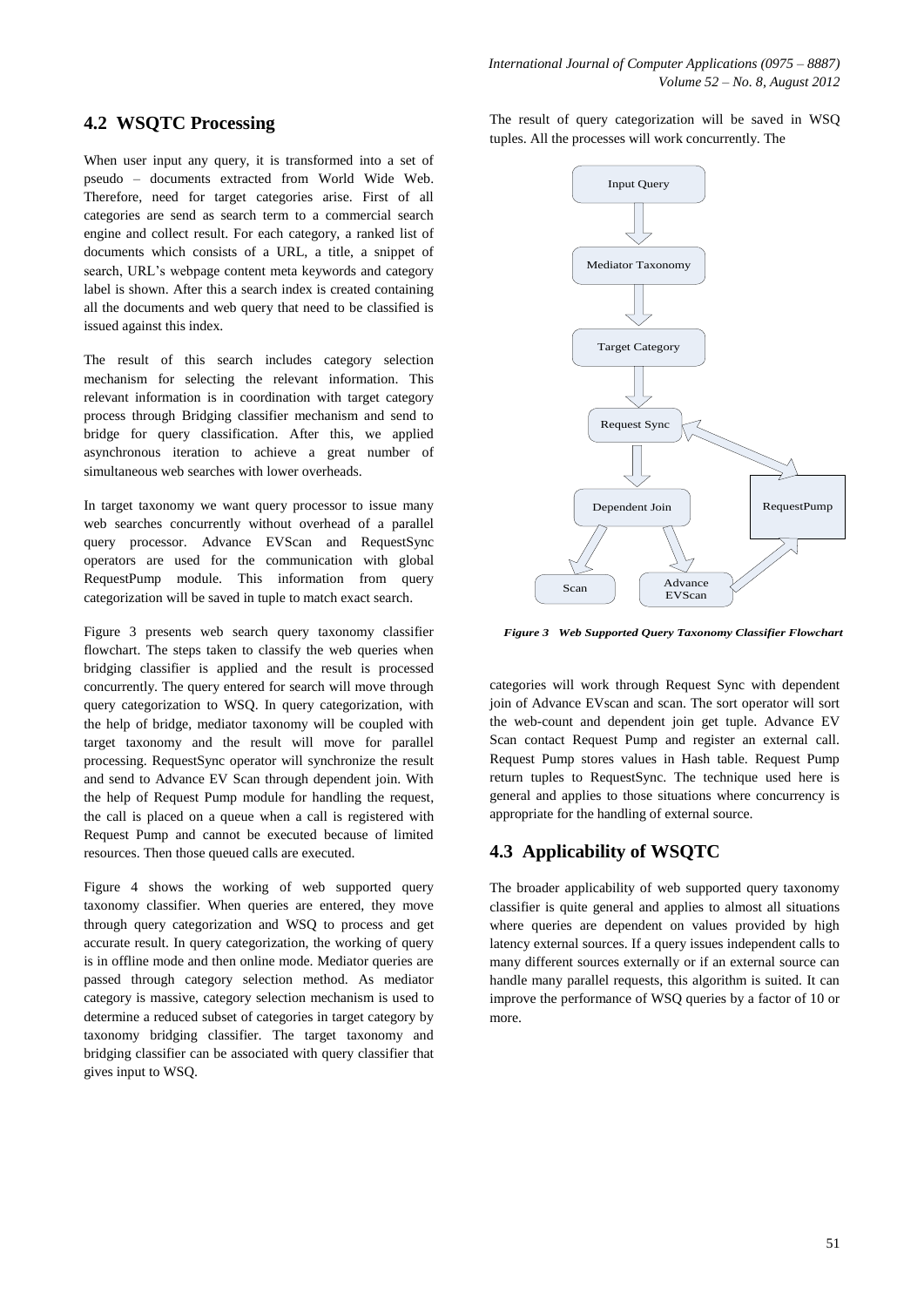*International Journal of Computer Applications (0975 – 8887) Volume 52 – No. 8, August 2012*



*Figure 4 Web Supported Query Taxonomy Classifier Working*

The speedup may be less impressive for queries involving more complex local query processing over much larger relations. It also provides the solution for classifying web queries into a set of target categories, where the queries are quite short and training data is nonexistent. Bridging classifier are trained from intermediate taxonomy and retraining is not required. Monitoring and controlling resource usages are also solved. Solutions include just altering the dependent join operator to work in parallel, modify the dependent join to branch many threads and prevent concurrency among requests from multiple dependent joins. The query processor block till the first join completes. If external calls overshadow query execution time then asynchronous iteration will provide impressive performance improvements.

# **5. ALGORITHM**

The basic steps involved in web supported query taxonomy classifier follows iterator based execution model in which the pattern is dependent on Open, GetNext, Close functions. For detail overview, figure 4 the working of web supported query taxonomy classifier, can be referred.

Step:1 Input queries

- Step:2 Mediator Taxonomy work in offline mode and processed against target category.
- Step:3 Selection Category method is used to reduce subset of categories in mediator taxonomy relevant to target category.
- Step:4 Bridging classifier is associated with Query Classifier that output result with the help of target category.
- Step:5 Query Classifier will give this sorted output to WSQ
- Step:6 Sort Web-Count
- Step:7 RequestSync Synchronize the queries
- Step:8 Dependent Join get tuple
- Step:9 Advance EV Scan contact Request Pump and register an external call
- Step:10 Request Pump stores values in Hash Table
- Step:11 Request Pump return tuples to RequestSync
- Step:12 Result in form of accurate web searches.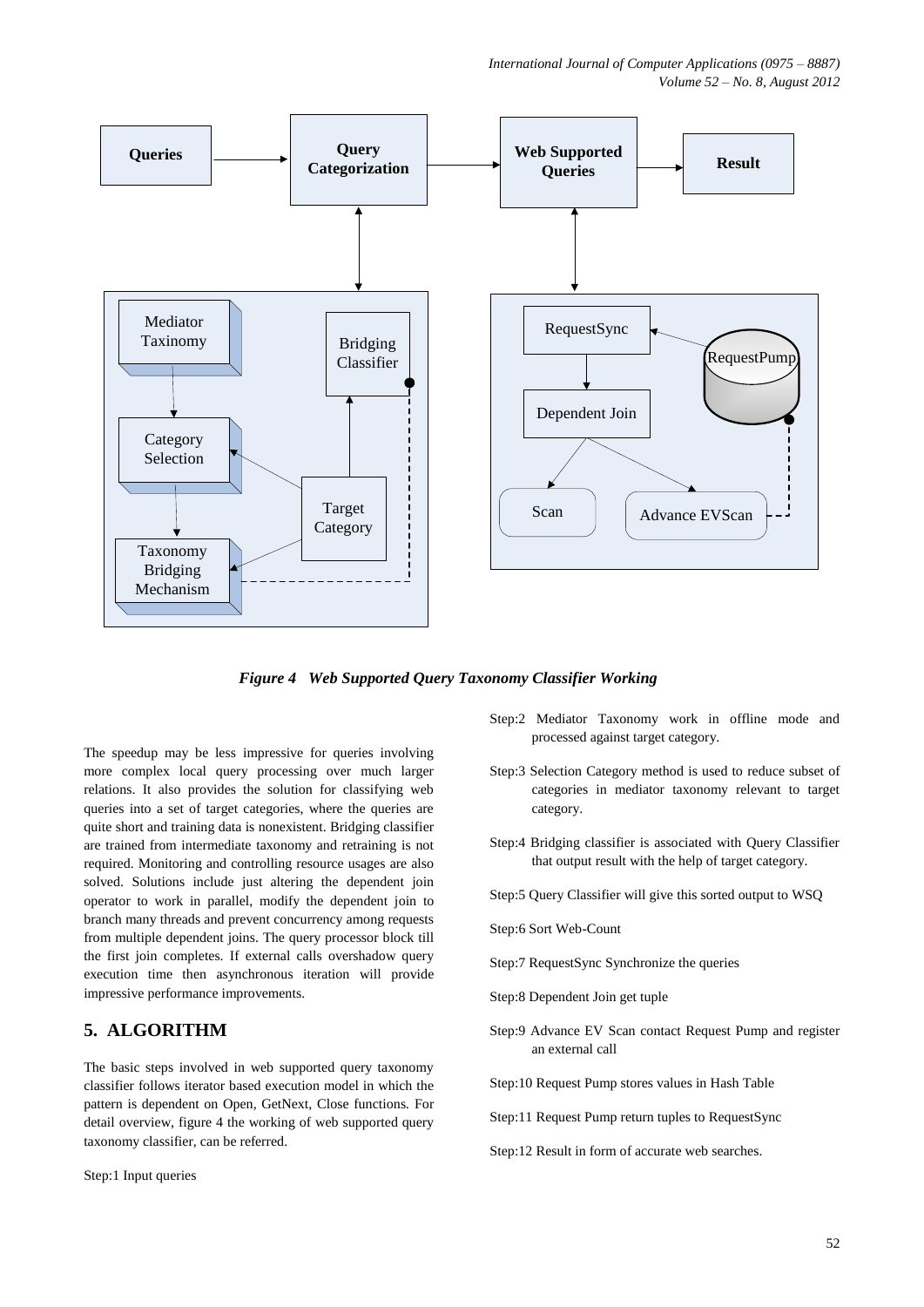# **6. METHODOLOGY**

With the algorithm of Web Supported Query Taxonomy Classifier, the first mapping takes place between input query and an mediator taxonomy. Second plotting is between query from mediator taxonomy and target category. After this the request is send for synchronization. In this way there is no need to create classifier every time when the target organization changes.

The category selection method is used for increasing the usefulness and competence of the queries classified. At the same time, the queries are processed with low overheads and concurrent web searches. This can be achieved by using operators such as Scan and Sort. Dependent join operator is standard nested loop. This operator binds its child nodes with the other one. When it receives a new tuples, it calls Advance EV Scan which is the advance level of virtual table scan that find the data requested.

Advance EV Scan contacts Request Pump and indexed an outer call with tuples. RequestPump module issues asynchronous network requests and responses to each request are stored as they return. If external call is generated, the return data is a value for count. RequestPump stores this value

in a Hash table named ReqPump Hash. RequestPump helps Advance EV Scan to indexed it call for achieving concurrency. Now new tuples is generated and the return value is stored in RequestPump.

When the sort operator calls RequestSync, it calls Dependent join below and calls all returned tuples in RequestSync to buffer. In coordination to RequestPump, RequestSync fill in place holders before tuples are returned to its parents. It is RequestPump who generate signals to RequestSync on accessibility of data. RequestSync locates the returned tuples and replace with the count value retrieved from RequestPumpHash. Then it waits for the generation of next signal from RequestPump.

The easiest way to store the tuples precisely and return any complete tuple to its parent besides all incomplete tuples are now made by dependent join. The asynchronous iteration applied here improve query performance by a factor of 10 or more.



*Figure 5 a Processing of query in the query classification mode.*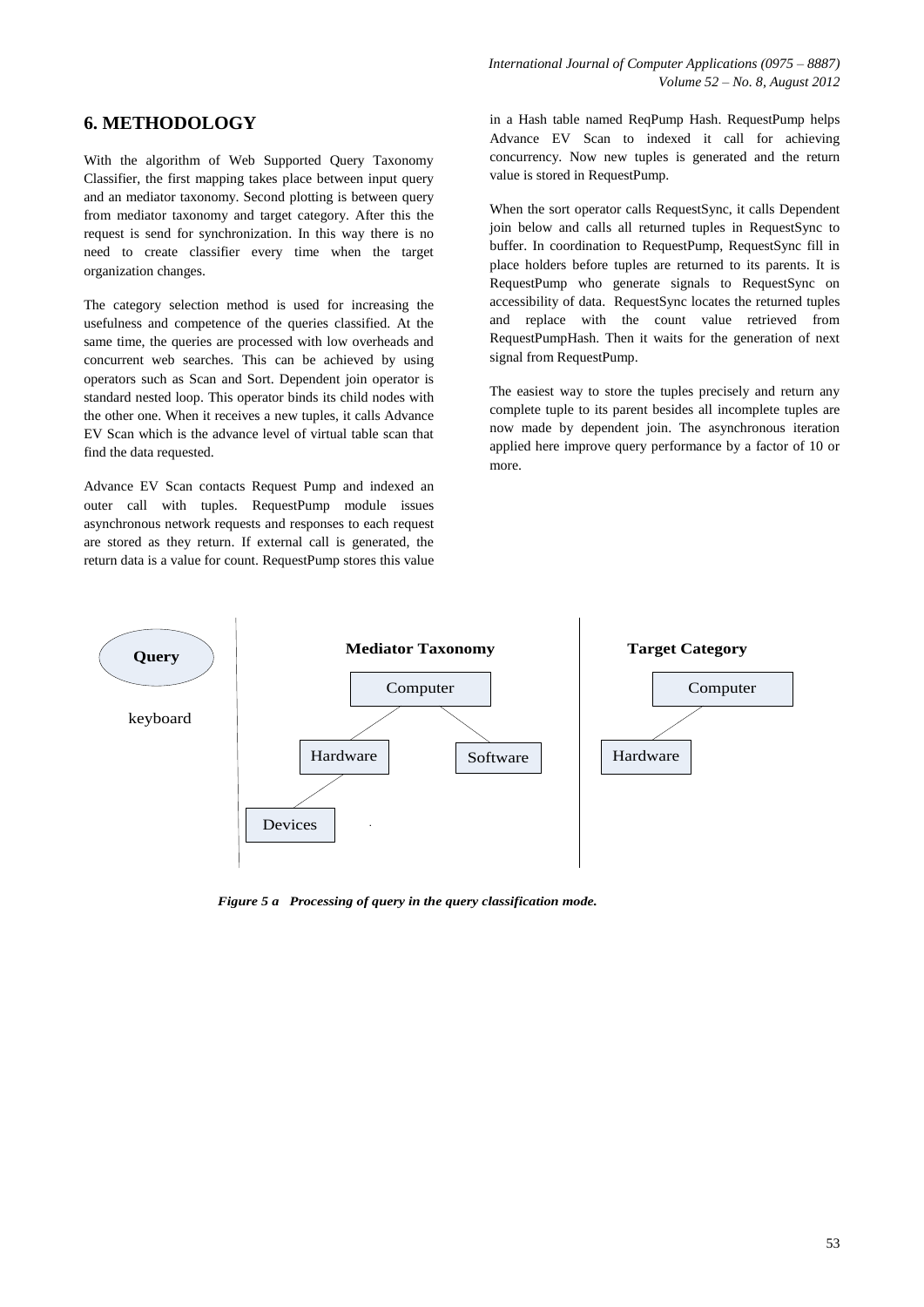

*Figure 5 b Example of searching keyboard query through Web Supported Query Taxonomy Classifier*

#### **6.1 Example**

Let's discuss one example related to computers. Query is "keyboard". User wants to search about keyboard, a hardware device use for entering into computer. The Mediator taxonomy " Computer \ Hardware \ Device" is directly mapped to Target Category " Computer \ Hardware" as shown in figure 5 a. The tuple will be generated by the table name computer and then the query keyboard is searched. In computer, there are two major categories for devices, hardware and software. According to the request, keyboard will be searched in the hardware category in devices. Webcount rank the table "computer". Sort operator will start ranking the web-count. When dependent join receive that tuples from "computer" it will call Advance EV Scan and Computer.Keyboard will be call. Advance EV Scan also contact RequestPump and indexed the call  $C$  with tuples  $T1 =$ Computer.Keyboard. C will return count value which will be stored in RequestPump Hash. In order to achieve concurrency and transparency, Advance EV Scan return one web-count tuples T. Dependent Join combines T with Computer.Keyboard and buffer inside Request Sync. The final search result by different search engines will be more synchronized and efficient. In figure 5 b, the complete

procedure is shown for the execution of keyboard searching using the method Web Supported Query Taxonomy Classifier.

# **7. CONCLUSION AND FUTURE WORK**

This paper concludes that classifying web queries into set of target categories when there is need of connection with mediator taxonomy for improvements in result. Further, sorting is done using asynchronous iteration technique for the usefulness and competency in searching concurrently. Moreover, instead of re-training, the bridging classifier may be rebuilt using mathematical computations any time the target category change. Further described is WSQ approach through which queries are sorted Results from web searches are controlled by WSQ to amplify SQL queries over a relational database. WSQ support those queries which are enabled by two virtual tables whose tuples represent results generated by web search dynamically during query execution. When query processor is idle, Query execution high latency calls are supported by WSQ to one or more than one search engines. In order to enable concurrency between multiple web search requests and query processing, asynchronous iteration technique is formulated. It has broader application and leads to many query optimization problems which is next research topic. In future, we plan to conduct research on the query optimization for mobile servers.

#### **8. REFERENCES**

- [1]. [Carlo Meghini,](http://dl.acm.org/author_page.cfm?id=81100532692&coll=DL&dl=ACM&trk=0&cfid=126994600&cftoken=62424574) [Fabrizio Sebastiani](http://dl.acm.org/author_page.cfm?id=81100172159&coll=DL&dl=ACM&trk=0&cfid=126994600&cftoken=62424574) and [Umberto](http://dl.acm.org/author_page.cfm?id=81100439141&coll=DL&dl=ACM&trk=0&cfid=126994600&cftoken=62424574)  [Straccia.](http://dl.acm.org/author_page.cfm?id=81100439141&coll=DL&dl=ACM&trk=0&cfid=126994600&cftoken=62424574) 2001. A model of multimedia information retrieval. In Journal of the ACM (JACM), Volume 48 Issue 5, September 2001, Pages 909 – 970, New York, NY, USA, ACM.
- [2]. [Christian Platzer,](http://dl.acm.org/author_page.cfm?id=81310490818&coll=DL&dl=ACM&trk=0&cfid=126994600&cftoken=62424574) [Clemens Kolbitsch](http://dl.acm.org/author_page.cfm?id=81467666038&coll=DL&dl=ACM&trk=0&cfid=126994600&cftoken=62424574) and [Manuel Egele.](http://dl.acm.org/author_page.cfm?id=81350601392&coll=DL&dl=ACM&trk=0&cfid=126994600&cftoken=62424574) 2011. Removing web spam links from search engine results. In Journal in Computer Virology, Volume 7 Issue 1, February 2011, Pages 51-62, Springer-Verlag New York, Inc. Secaucus, NJ, USA.
- [3]. [Alessandro Marchetto,](http://dl.acm.org/author_page.cfm?id=81100014779&coll=DL&dl=ACM&trk=0&cfid=126994600&cftoken=62424574) [Filippo Ricca](http://dl.acm.org/author_page.cfm?id=81335496522&coll=DL&dl=ACM&trk=0&cfid=126994600&cftoken=62424574) and [Paolo Tonella.](http://dl.acm.org/author_page.cfm?id=81100462032&coll=DL&dl=ACM&trk=0&cfid=126994600&cftoken=62424574) 2009. An empirical validation of a web fault taxonomy and its usage for web testing. In Journal of Web Engineering, Volume 8 Issue 4, December 2009, Pages 316-345, Rinton Press, Incorporated.
- [4]. [Fabrizio Silvestri.](http://dl.acm.org/author_page.cfm?id=81100246585&coll=DL&dl=ACM&trk=0&cfid=126994600&cftoken=62424574) 2010. Mining Query Logs: Turning Search Usage Data into Knowledge. In Journal of Foundations and Trends in Information Retrieval, Volume 4 Issue 1—2, January 2010 , Pages 1-174, Hanover, MA, USA.
- [5]. [Jihie Kim,](http://dl.acm.org/author_page.cfm?id=81452618660&coll=DL&dl=ACM&trk=0&cfid=126994600&cftoken=62424574) [Peter Will,](http://dl.acm.org/author_page.cfm?id=81332535746&coll=DL&dl=ACM&trk=0&cfid=126994600&cftoken=62424574) [S. Ri Ling](http://dl.acm.org/author_page.cfm?id=81451593305&coll=DL&dl=ACM&trk=0&cfid=126994600&cftoken=62424574) and Bob Neches. 2003. Knowledge-rich catalog services for engineering design. In Journal of Artificial Intelligence for Engineering Design, Analysis and Manufacturing, Volume 17 Issue 4, September 2003, Pages 349 – 366, Cambridge University Press New York, NY, USA.
- [6]. Ying Li, Zijian Zhen and Honghua Dai. 2005. KDD CUP-2005 Report: Facing a Great Challenge. In SIGKDD Explorations Volume 7.